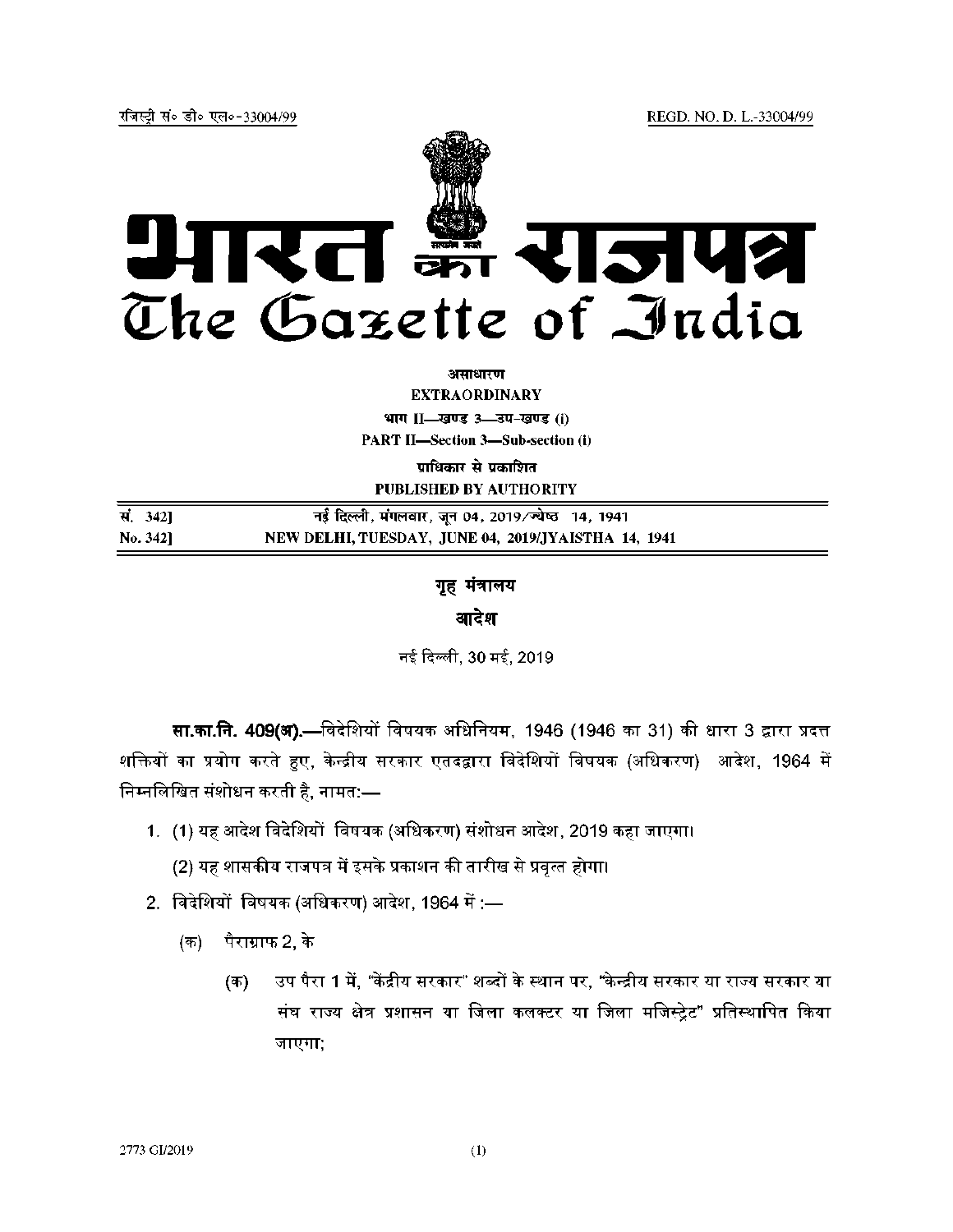- (ख) उप-पैरा (1क) में "नागरिकता नियम, 1956 का नियम 16च" शब्दों, अंकों और अक्षर के स्थान पर "नागरिकता नियम, 2009 का नियम 19" शब्द और अंकों को प्रतिस्थापित किया जाएगा, नामत:—
- (ग) उप-पैरा (1क) के पश्चात् निम्नलिखित उप-पैरा अन्त:स्थापित किया जाएगा नामत:—
- "(1ख) नागरिकता (नागरिकों का रजिस्ट्रेशन और राष्ट्रीय पहचान कार्ड जारी करना) नियम, 2003 की अनुसूची के पैराग्राफ 8 में उल्लिखित कोई व्यक्ति उसमें विनिर्दिष्ट निवंधनों और शर्तों पर इस आदेश के तहत गठित किए गए नामित अधिकरण के समक्ष अपील कर सकता है।"
- (ख) पैराग्राफ 3क को पुन: संख्याकित करके पैराग्राफ 3ग किया जाएगा और इस प्रकार पुन: संख्याकित पैरा 3ग के पूर्व निम्नलिखित पैराग्राफ अंत:स्थापित किए जाएंगे;

## $^{\circ}$ 3 क. पैराग्राफ 2 के उप-पैरा (1ख) में उल्लिखित अपील के निपटान की प्रक्रिया.—

- (1) अपील प्रस्तुत करते समय, आवेदक अपील के आधारों के साथ राष्ट्रीय भारतीय नागरिक रजिस्टर जिसे इसके वाद एनआरसी के रूप में उल्लिखित किया जाएगा, से प्राप्त अस्वीकृति आदेश की प्रमाणित प्रति उपलब्ध कराएगा।"
- (2) अपीलार्थी स्वयं या किसी विधि व्यवसायी या अपीलार्थी द्वारा लिखित में प्राधिकृत किसी रिश्तेदार के माध्यम से पेश हो सकता है, बशर्ते ऐसा अभ्यावेदन अधिकरण द्वारा स्वीकृत हो।
- (3) राज्य सरकार जिला मजिस्ट्रेट का प्रतिनिधित्व करने के लिए अधिवक्ता नियुक्त कर सकती है।
- (4) arधिकरण नोटिस प्राप्त होने की तारीख से 30 दिन के अंदर एनआरसी रिकार्ड प्रस्तुत करने के लिए जिला मजिस्ट्रेट को एक नोटिस जारी करेगा कहेगा तथा उक्त नोटिस की <u>ए</u>क प्रति पेश होने वाले अभिवक्ता और अपीलार्थी को उपलब्ध करवाई जाएगी।
- (5) जिला मजिस्ट्रेट सरकारी अभिवक्ता को अपीलार्थी द्वारा प्रस्तुत आवेदन फार्म तथा दस्तावेज सहित मूल रूप में एनआरसी रिकार्ड तथा दावों के संबंध में एनआरसी प्राधिकारियों द्वारा पारित आदेश मूल रूप में और/या अपीलार्थी द्वारा दाखिल की गई आपतियां उपलब्ध करवाएगा।
- (6) **किला मजिस्ट्रेट भी इस प्रश्न के संबंध में कि** क्या अपीलार्थी पैराग्राफ 2 के उप-पैरा (1) के अनुसार विदेशियों विषयक अधिनियम 1946 (1946 का 31) के अंतर्गत विदेशियों है या नहीं, अधिकरण की राय प्राप्त करने के लिए मामला अधिकरण के पास भेजेगा। अधिकरण के पास ऐसामामला भेजने पर पैराग्राफ 2 के उप पैरा (1) के अनुसार अधिकरण को दिया गया निर्देश माना जाएगा और अधिकरण उक्त मामले तथा अपील की जांच करेगा<mark>।</mark>
- ऐसे व्यक्ति जिनके विरुद्ध सक्षम प्राधिकारी द्वारा पहले ही मामला किसी विदेशियों  $(7)$ विषयक अधिकरण के पास भेजा गया हो, वे अधिकरण के समक्ष अपील दाखिल करने के पात्र नहीं होंगे ।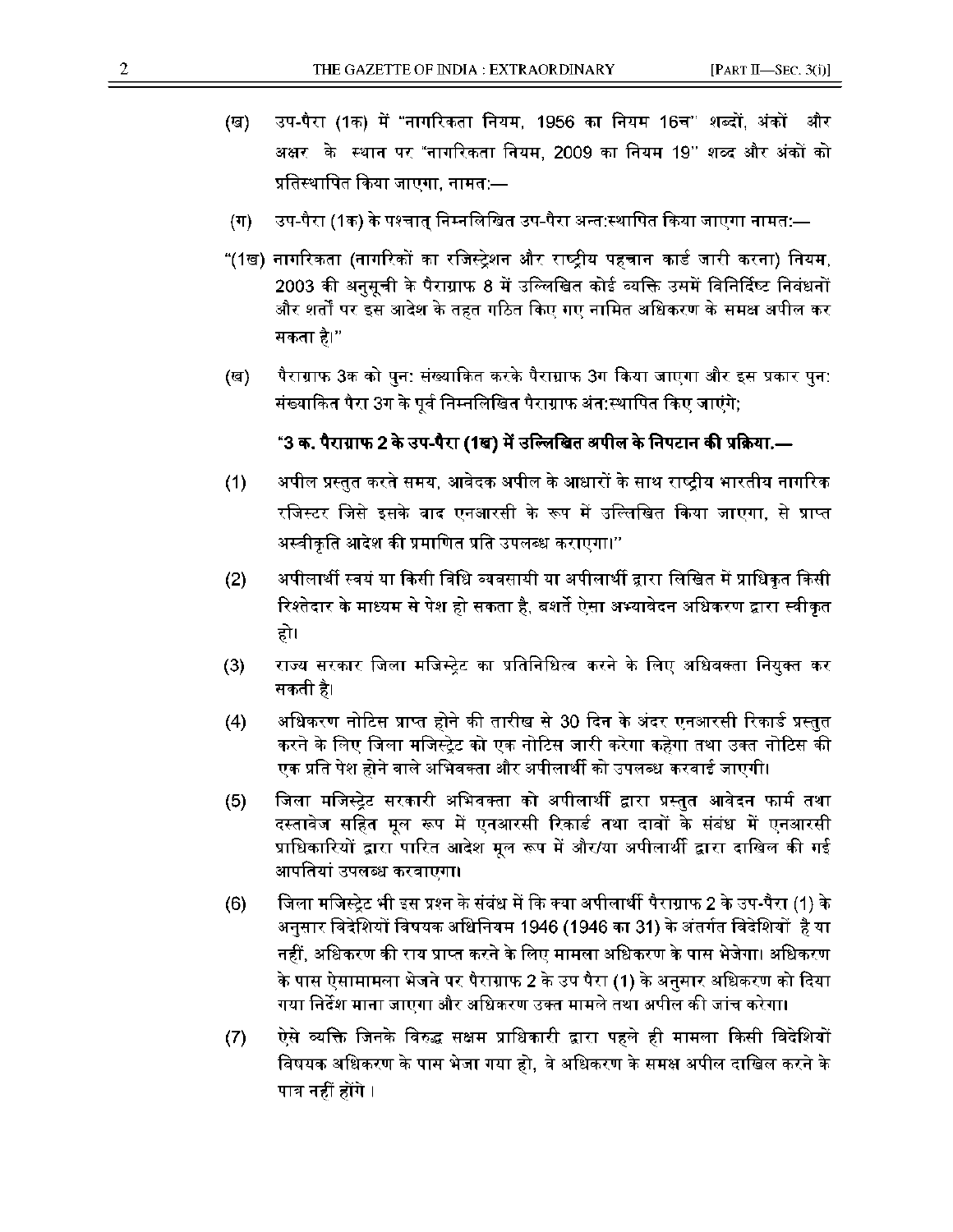- $(8)$ यदि किसी विदेशियों विषयक अधिकरण ने किसी व्यक्ति को पहले कभी किसी विदेशियों के रूप में मानने की अपनी राय दी हो तो ऐसा व्यक्ति किसी अधिकरण में अपील दायर करने के लिए पात्र नहीं होगा।
- जिला मजिस्ट्रेट की ओर से, अभिवक्ता अधिकरण के समक्ष एनआरसी रिकार्ड और  $(9)$ उपर्युक्त उप-पैरा (6) में उल्लिखित मामला भी प्रस्तुत करेगा।
- रिकार्ड प्रस्तुत किए जाने पर, यदि अधिकरण अपील में गुणागुण देखता है तो वह  $(10)$ अपीलार्थी और जिला मजिस्ट्रेट को सुनवाई की तारीख निर्धारित करते हुए सुनवाई के लिए नोटिस जारी करेगा और यह तारीख ऐसे रिकार्ड प्रस्तुत करने की तारीख से 30 दिन के अंदर की होगी।
- जिला मजिस्टेट अधिकरण के समक्ष किसी व्यक्ति को अपनी ओर से कार्रवाई करने के लिए  $(11)$ प्राधिकृत प्रतिनिधि के रूप में प्रतिनियुक्त कर सकता है।
- सुनवाई के दौरान अधिकरण अपीलार्थी, सरकारी अभिवक्ता और जिला मजिस्ट्रेट के  $(12)$ प्राधिकृत प्रतिनिधि, यदि कोई हो,को अपना मामला प्रस्तुत करने का तथा अपने/उनके मामले के समर्थन में कोई अभ्यावदेन करने या दस्तावेज/साक्ष्य प्रस्तुत करने का उचित अवसर देगा।
- अपील या ऊपर उप-पैरा (6) में उल्लिखित संदर्भ का निपटान करते समय अधिकरण,इस  $(13)$ आदेश के पैरा-3 के उप-पैरा (9), (11) और (12) के द्वारा मार्गदर्शित होगा।
- $(14)$ अपीलार्थी, सरकारी अभिवक्ता और जिला मजिस्ट्रेट के प्राधिकृत प्रतिनिधि, यदि कोई हो, की सुनवाई के बाद अधिकरण अपनी स्पष्ट राय दर्ज करते हुए अपील और ऊपर उप-पैरा (6) में उल्लिखित जिला मजिस्ट्रेट से प्राप्त संदर्भ का निपटान करेगा।
- अधिकरण के अंतिम आदेश में इस मामले पर उसकी यह राय होगी कि क्या अपीलार्थी  $(15)$ एनआरसी में शामिल किए जाने के लिए पात्र है या नहीं है। इस आदेश में ऊपर उप-पैरा (6) में उल्लिखित जिला मजिस्टेट के संदर्भ पर भी अधिकरण की राय शामिल होगी। अधिकरण का अंतिम आदेश उन तथ्यों और निष्कर्षों का संक्षिप्त विवरण होगा जिनके आधार पर अधिकरण ऐसी राय पर पहुंचा है।
- अधिकरण की राय समाहित करते हुए इसका अंतिम आदेश, रिकार्ड प्रस्तुत करने की  $(16)$ तारीख से एक सौ बीस दिन की अवधि के अंदर दे दिया जाएगा।
- इस आदेश के उपवंध के अध्यधीन, मामलों को समयवद्ध तरीके से शीघ्र निपटाने के लिए  $(17)$ अधिकरण के पास अपनी प्रक्रिया को विनियमित करने की शक्ति होगी।
- पैराग्राफ (2) के उप-पैरा (1ख) में उल्लिखित व्यक्ति द्वारा कोई अपील प्रस्तुत नहीं करने  $3<sub>(3)</sub>$ **पर मामलों के निपटान की प्रक्रिया:**-यदि नागरिकता (नागरिकों का रजिस्ट्रीकरण और राष्ट्रीय पहचान पत्र जारी करना) नियम, 2003 की अनुसूची के पैराग्राफ 8 में उल्लिखित व्यक्ति इस आदेश के तहत गठित नामित अधिकरण के समक्ष उसमें निर्धारित 60 दिन की अवधि के अंदर कोई अपील प्रस्तुत नहीं करता है तो इस आदेश के पैराग्राफ 2 के उप-पैरा (1) में उल्लिखित प्राधिकारी इस प्रश्न के संबंध में अधिकरण की राय प्राप्त करने के लिए मामले को अधिकरण के पास भेज सकता है कि क्या उक्त व्यक्ति इस आदेश के पैराग्राफ 2 के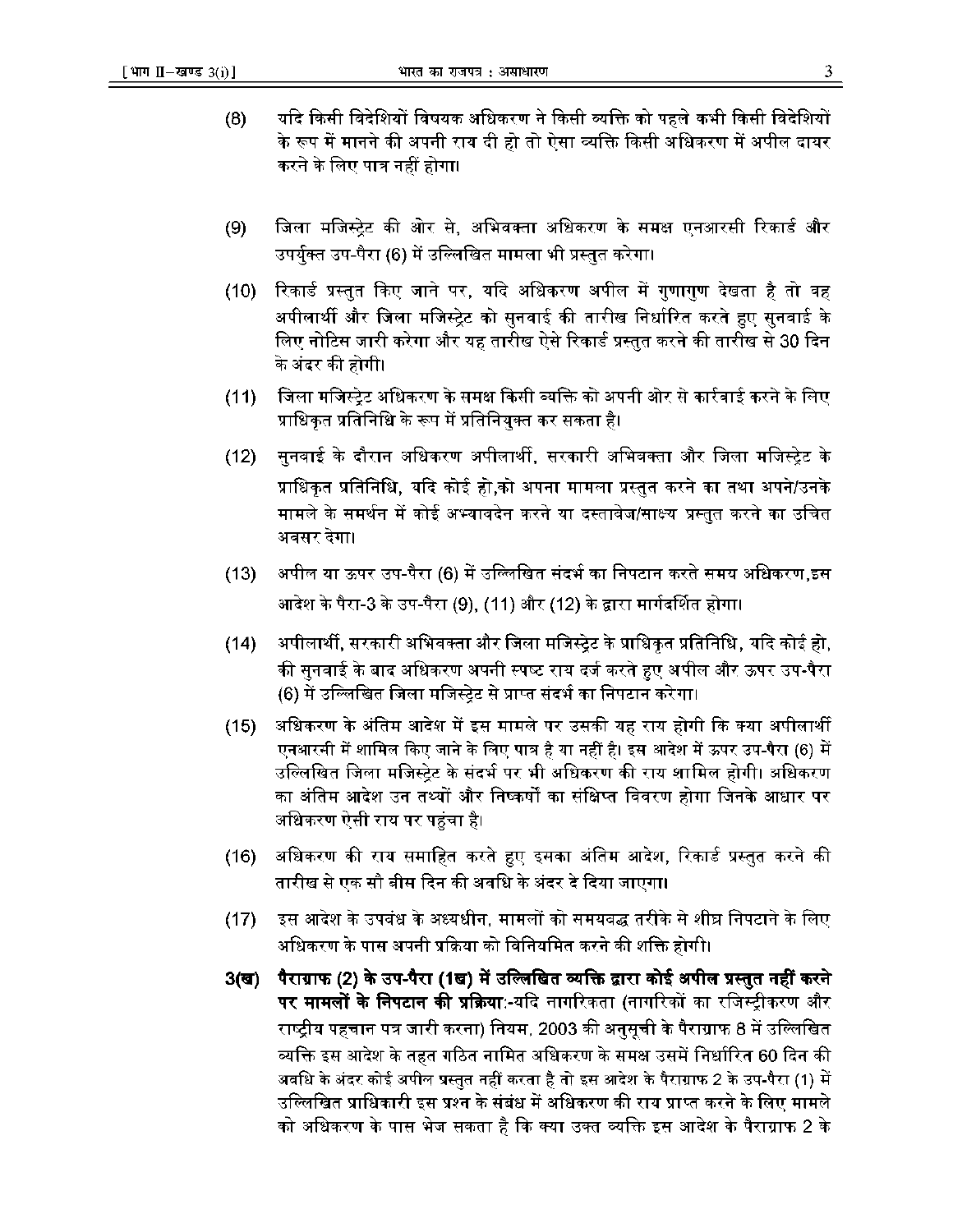उप-पैरा(1) के अनुसार विदेशियों विषयक अधिनियम, 1946 (1946 का 31) के आशय के अंतर्गत विदेशियों है या नहीं। ऐसा संदर्भ प्राप्त होने पर अधिकरण इस आदेश के पैराग्राफ 3क में निर्धारित प्रक्रिया के अनुसार उसकी जांच करेगा।

> [फा.सं. 25022/59/2018-एफ-I] अनिल मलिक, संयुक्त सचिव (विदेशियों विषयक)

नोट: मूल आदेश, 23 सितम्बर, 1964 की सं. सा.का.नि. 1401 के तहत भारत के राजपत्र भाग-II, खण्ड-3, उप-खण्ड (i) में प्रकाशित किया गया था और वाद में 30 सितम्बर, 1965 की अधिसूचना सं. सा.का.नि. 1535; 15 जनवरी, 1986 की अधिसुचना सं. सा.का.नि. 203 (अ); 24 अप्रैल, 2012 की अधिसुचना सं. सा.का.नि. 317 (अ) तथा 10 दिसम्बर, 2013 की अधिसूचना सं. सा.का.नि. 770 (अ) के द्वारा इसमें संशोधन किया गया था।

## **MINISTRY OF HOME AFFAIRS**

## **ORDER**

## New Delhi, the  $30<sup>th</sup>$  May, 2019

**G.S.R. 409(E).**—In exercise of the powers conferred by section 3 of the Foreigners Act, 1946 (31 of 1946), the Central Government hereby makes the following orderfurther to amend the Foreigners (Tribunals) Order, 1964, namely :-

- 1. (1) This order may be called the Foreigners (Tribunals) Amendment Order, 2019.
	- (2) It shall come into force on the date of its publication in the Official Gazette.
- 2. In the Foreigners (Tribunals) Order, 1964,—
	- (A) in paragraph  $2,$ 
		- (a) in sub-para 1, for the words "the Central Government may,", the words "the Central Government or the State Government or the Union territory administration or the District Collector or the District Magistrate may," shall be substituted;
		- (b) in sub-para (1A), for the words, figures and letters "rule 16F of the Citizenship Rules, 1956", the words and figures "rule 19 of the Citizenship Rules, 2009" shall be substituted;
		- (c) after sub-para (1A), the following sub-para shall be inserted, namely :-

"(1B) Any person referred to in paragraph 8 of the Schedule to the Citizenship (Registration of Citizens and Issue of National Identity Cards) Rules, 2003 may prefer an appeal, on the terms and conditions specified therein, before the designated Tribunal constituted under this Order.".

(B) Paragraph 3A shall be re-numbered as Paragraph 3C and before the Paragraph 3C as so renumbered, the following Paragraphs shall be inserted, namely:—

> "**3A**. **Procedure for disposal of appeal referred toin sub-para (1B) of paragraph 2.—**(1) While preferring an appeal, the applicant shall provide a certified copy of the rejection order received from the National Register of Indian Citizens hereinafter referred to as NRC authorities along with the grounds for appeal.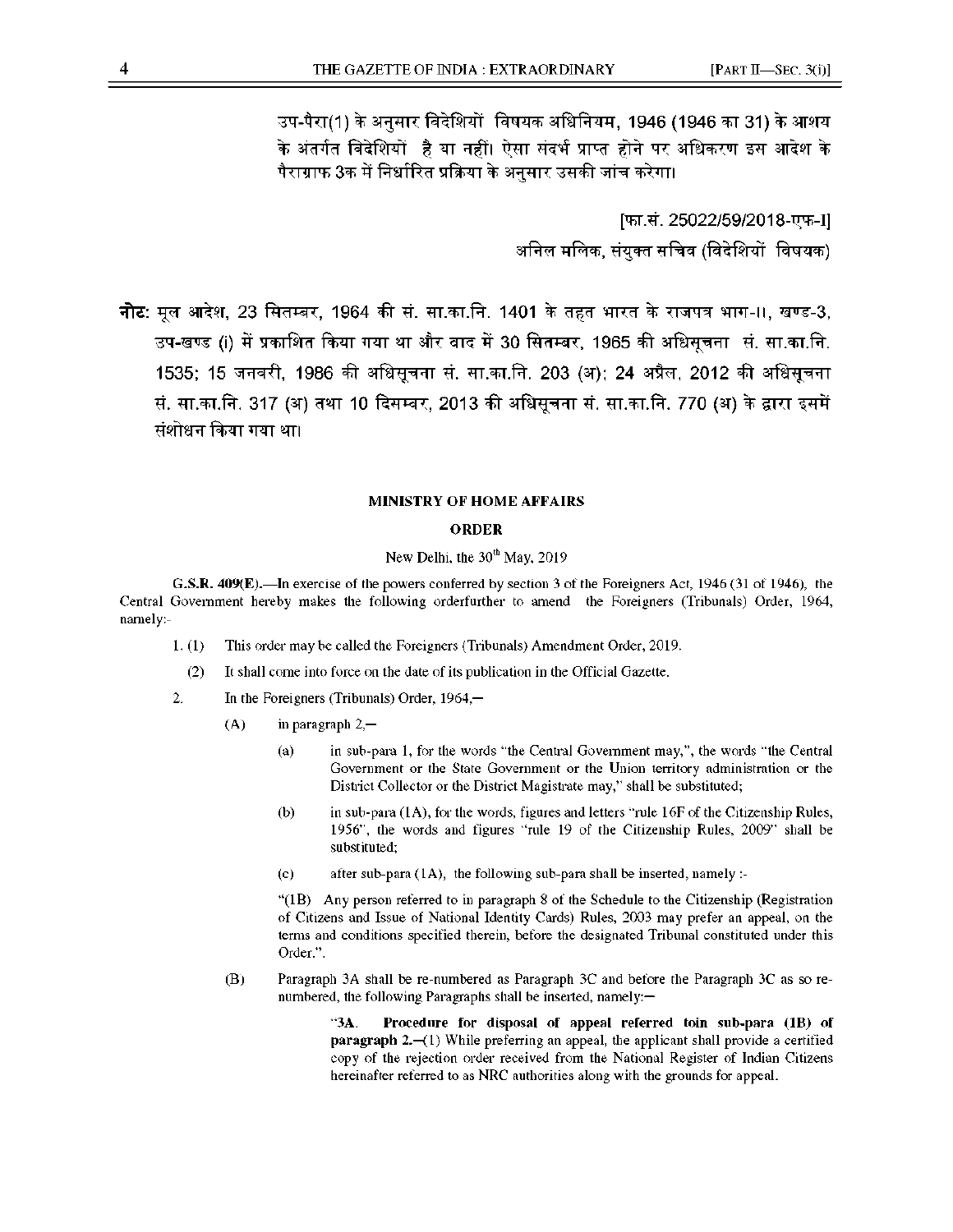- (2) The Appellant may appear either in person or through a legal practitioner or a relation authorised by the Appellant in writing subject to the acceptance of such representation by the Tribunal.
- (3) The State Government may appoint a pleader to represent the District Magistrate.
- (4) The Tribunal shall issue a notice to the District Magistrate to produce NRC Records within thirty days from date of receipt of the notice and a copy of the said notice shall also be sent to the pleader appearing for the Government and to the Appellant.
- (5) The District Magistrate shall provide the NRC records in original including the Application Form and documents submitted by the Appellant and orders passed by the NRC authorities to the pleader appearing for the Government against the claims or objections filed by the Appellant.
- (6) The District Magistrate may also refer to the Tribunal for its opinion the question as to whether the Appellant is a foreigner or not within the meaning of the Foreigners Act, 1946 (31of 1946), in terms of sub-para (1) of paragraph 2. In case ofsuch reference to the Tribunal, it shall be deemed as a reference to the Tribunal in terms of sub-para (1) of paragraph 2, the Tribunal shall examine the said reference along with the Appeal.
- (7) Persons against whom a reference has already been made by the competent authority to any Foreigners Tribunal shall not be eligible to file the appeal before the Tribunal.
- (8) If any Foreigners Tribunal has already given opinion about a person earlier as a foreigner, such person shall not be eligible to file an appeal to any Tribunal.
- (9) On behalf of the District Magistrate, the pleader shall produce the NRC records before the Tribunal and also the reference mentioned in sub-para (6).
- (10) Upon production of the records, if the Tribunal finds merit in the Appeal, it shall issue notice to the Appellant and the District Magistrate for hearing specifying the date of hearing and such date shall be within thirty days from the date of production of the records.
- (11) The District Magistrate may depute an officer as authorised representative to act on his behalf in any proceeding before the Tribunal.
- (12) During the hearing, the Tribunal shall give the Appellant, the pleader appearing for the Government and theauthorised representative of the District Magistrate, if any, a reasonable opportunity to present their case including the filing of any representation or producing documents or evidence in support of their case.
- (13) While disposing the appeal or reference mentioned in sub-para (6), the Tribunal shall be guided by sub-paras  $(9)$ ,  $(11)$  and  $(12)$  of paragraph 3 of this Order.
- (14) After hearing the Appellant, the pleaderappearing for the Government and the authorised representative of the District Magistrate, if any, the Tribunal shall dispose of the appeal and the reference from the District Magistrate mentioned in sub-para (6) by recording itsopinion.
- (15) The final order of the Tribunal shall contain its opinion on the matter whether the Appellant is eligible for inclusion in the NRC or not. It shall also contain the opinion of the Tribunal on the reference of the District Magistrate mentioned in sub-para (6). The final order of the Tribunal shall be a concise statement of facts and conclusion based on which the Tribunal has arrived at such an opinion.
- (16) The final order of the Tribunal containing its opinion shall be given within a period of one hundred and twenty days from the date of production of the records.
- (17) Subject to the provision of this Order, the Tribunal shall have the power to regulate its own procedure for disposal of the cases expeditiously in a time bound manner.
- **3B**. **Procedure for disposal of cases in case of persons referred in sub-para (1B) of paragraph 2 not preferring an appeal.** In case a person referred to in paragraph 8 of the Schedule to the Citizenship (Registration of Citizens and Issue of National Identity